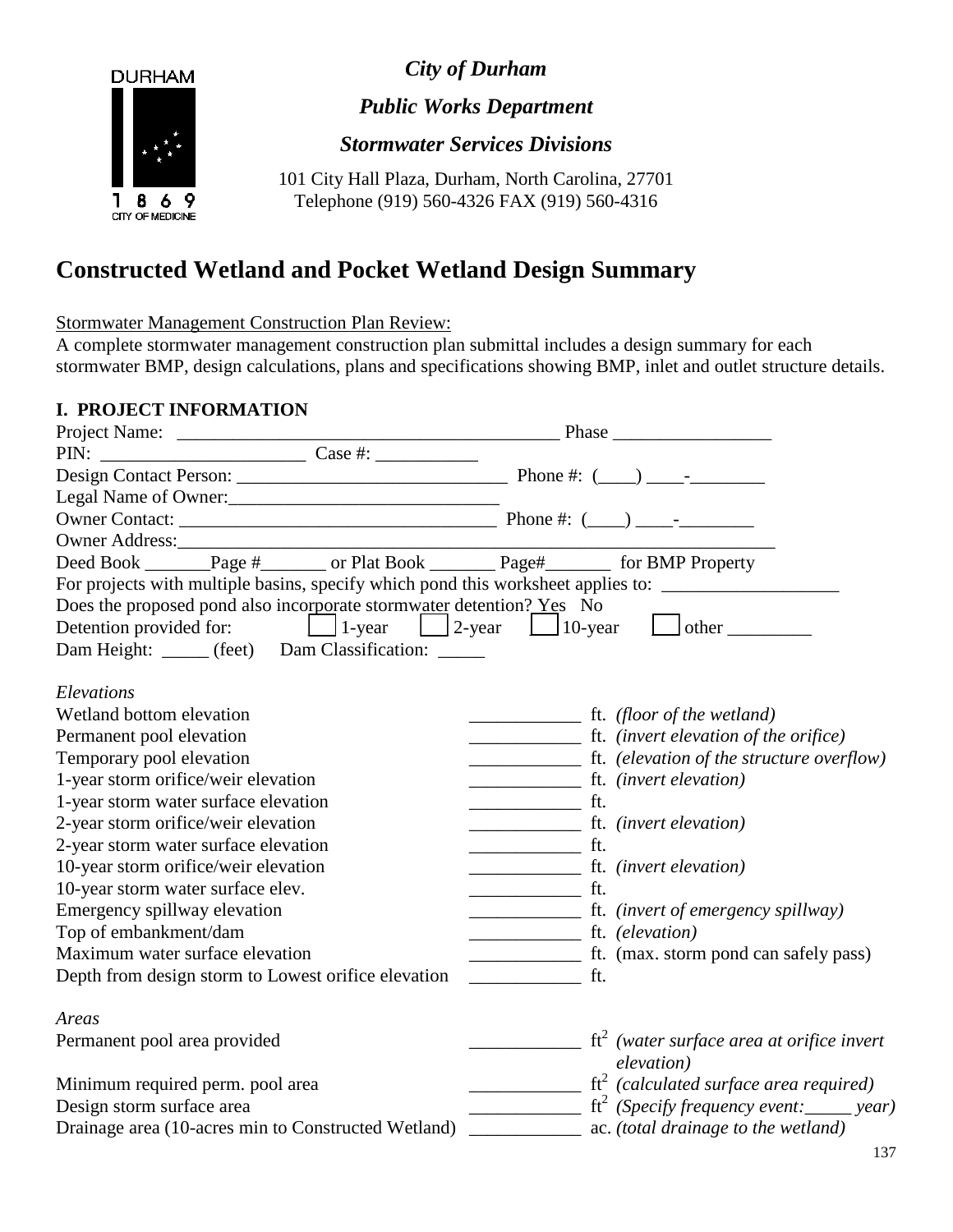### At BMP

|                                               | 1-year |     | 2-year                                       |        | 10-year |                               | -year                             |
|-----------------------------------------------|--------|-----|----------------------------------------------|--------|---------|-------------------------------|-----------------------------------|
| Inflow                                        |        | cfs |                                              | cfs    |         | cfs                           | cfs                               |
| Routed outflow                                |        | cfs |                                              | cfs    |         | cfs                           | cfs                               |
|                                               |        |     | At Analysis Point(s) that BMP Contributes to |        |         |                               |                                   |
|                                               | 1-year |     | 2-year                                       |        | 10-year |                               | -year                             |
| Pre-development                               |        | cfs |                                              | cfs    |         | cfs                           | cfs                               |
| Post-development w/o detention                |        | cfs |                                              | cfs    |         | cfs                           | cfs                               |
| With detention                                |        | cfs |                                              | cfs    |         | cfs                           | cfs                               |
| <i>Volumes</i>                                |        |     |                                              |        |         |                               |                                   |
| Permanent pool volume                         |        |     |                                              | $ft^3$ |         |                               | (volume of main pond and forebay) |
| Water quality pool storage volume             |        |     |                                              | $ft^3$ |         | (volume above permanent pool) |                                   |
| Design storm storage volume                   |        |     |                                              | $ft^3$ |         | (volume above permanent pool) |                                   |
| Total Storage volume provided at design storm |        |     |                                              | $ft^3$ |         |                               |                                   |
| Total Storage volume provided at top of dam   |        |     |                                              | $ft^3$ |         |                               |                                   |
| Forebay volume (Constructed Wetlands only)    |        |     |                                              | $ft^3$ |         |                               |                                   |

*Environmental Zones*

| Zone         | Water Depth at Normal Pool <sup>1</sup> | <b>Water Depth at</b><br><b>Temporary Pool (Max</b><br>Depth of 12-inches<br>above Normal Pool) <sup>1</sup> | <b>Portion of Temporary</b><br><b>Pool Surface Area</b> |
|--------------|-----------------------------------------|--------------------------------------------------------------------------------------------------------------|---------------------------------------------------------|
| Deep Pool    |                                         |                                                                                                              |                                                         |
| Low Marsh    |                                         |                                                                                                              |                                                         |
| High Marsh   |                                         |                                                                                                              |                                                         |
| Woody Upland |                                         |                                                                                                              |                                                         |

<sup>1</sup> Depths are to be calculated using the hydraulic depth calculation for each zone. Hydraulic Depth is the volume of water at an elevation divided by the water surface area at the same elevation.

| <b>Other Parameters</b><br>S A / D A <sup>2</sup> |      | (from DWO table)                                |
|---------------------------------------------------|------|-------------------------------------------------|
| Diameter of orifice.                              | 1n.  | (must provide draw down over 2 to 5 day period) |
| Draw-down time                                    | hrs  |                                                 |
| Design TSS removal                                | $\%$ | $(minimum 85\%$ removal required)               |

 $2$  When using the SA/DA tables from the NCDENR BMP Manual, linear interpolation may be used for values between table entries.)